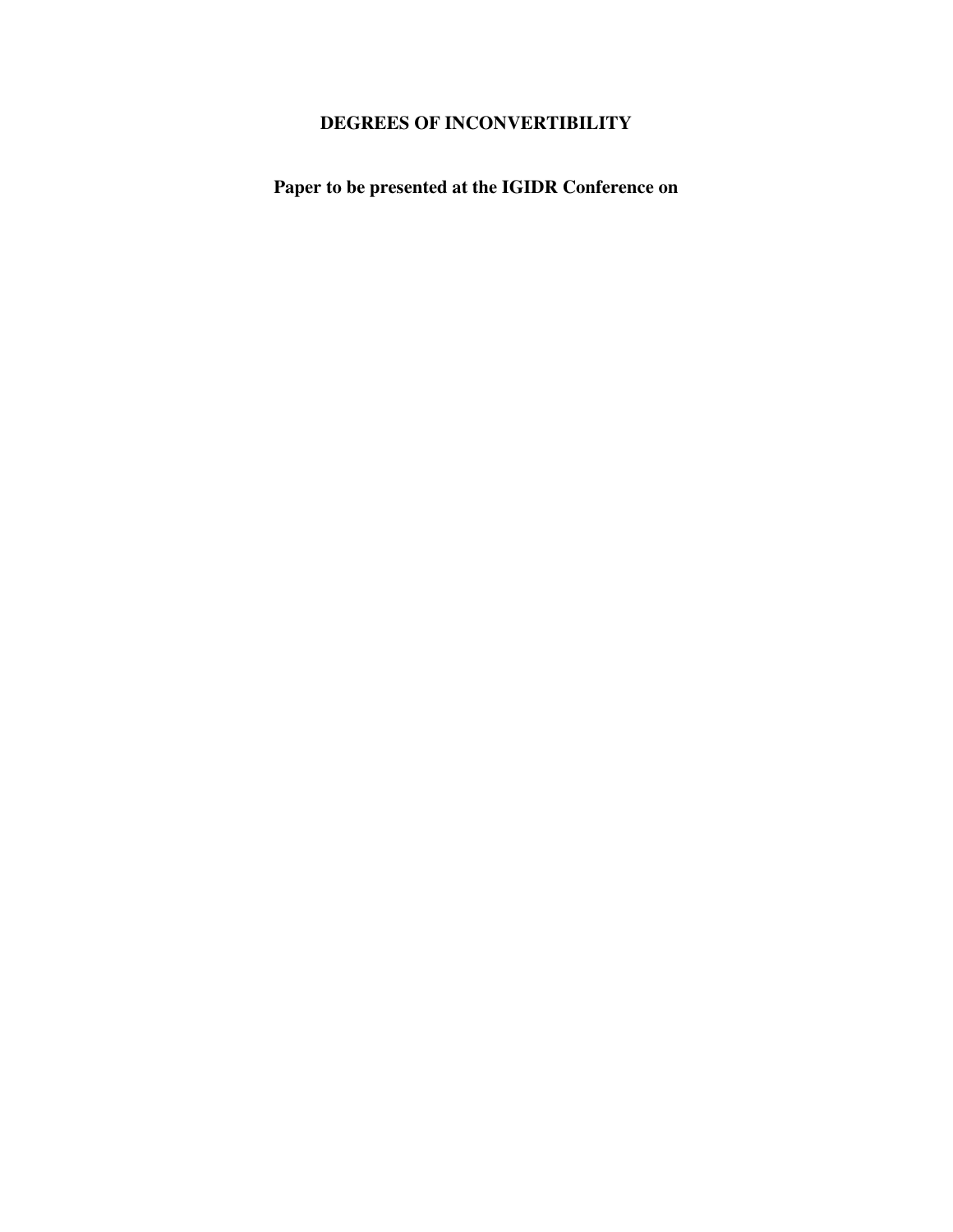#### **DEGREES OF INCONVERTIBILITY**

## **Ashok V Desai<sup>1</sup>**

The liberalization of foreign trade is well advanced. In the 1992 budget, the finance minister brought down the maximum tariff to 150 per cent. In the trade policy announced a month later, the minister of commerce abolished import licensing of industrial inputs and capital equipment. In the subsequent years, the maximum tariff was brought down progressively to 20 per cent, rapidly at first and more gradually later. Import licensing was largely abolished in 2002. Today, consumer goods and agricultural goods are subject to heavy import duties; and imports of narcotic drugs, military goods and duty-free inputs for exports continue to be licensed. But except for these restrictions, trade has been largely freed.

In contrast, the liberalization of external payments has been less advanced. Although payments restrictions have been considerably liberalized in the past 15 years, the structure of exchange control is more or less what it has been for almost seven decades – from the outbreak of World War II onwards. This relative stasis has not been a deliberate policy, for the central government has declared its intention to liberalize the capital account a number of times.

This relative lack of progress can be traced to the fact that the central government has given control over the balance of payments to the Reserve Bank of India (RBI), which has moved with caution. This paper seeks to explore the reasons for that caution, and the policy options that are available in light of it.

The paper begins with by describing the origin and structure of exchange control, and then goes on to an examination of three official documents that have addressed the issue: the reports of the first and second Tarapore committees (RBI 1997, RBI 2006) and the report of the Percy Mistry Committee (MoF 2007). In the third section, it deals with the difference in the approach of the Tarapore Committees and of the Percy Mistry Committee. It then goes on establish a connection between various degrees of liberalization and the domestic policy reforms they require. In conclusion, it proposes a course of policy action that might break the present deadlock.

#### **I Origin of exchange control**

There were no restrictions on the acquisition and use of foreign exchange until the outbreak of World War II in 1939. Then, exchange control was introduced in India as part of an exchange allocation mechanism encompassing the entire British Empire. Once the war began, Britain's import requirements ballooned, while the war on the sea restricted the scope, increased the risks and limited the shipping available for foreign trade. The only major source for supplies that remained outside the war was the United States. Hence US dollars had to be rationed out for war requirements. After 1941, when it entered the War, the US government instituted a programme called Lend Lease. In theory, the US lent money to the British government for buying war supplies from itself; the volume of the loans was so huge, however, that it could not be expected that Britain

<sup>&</sup>lt;sup>1</sup> Consultant Editor, *Business World*, Express Building, 2<sup>nd</sup> floor, Bahadurshah Zafar Marg, New Delhi 110 002. E-mail: ashok.desai@gmail.com.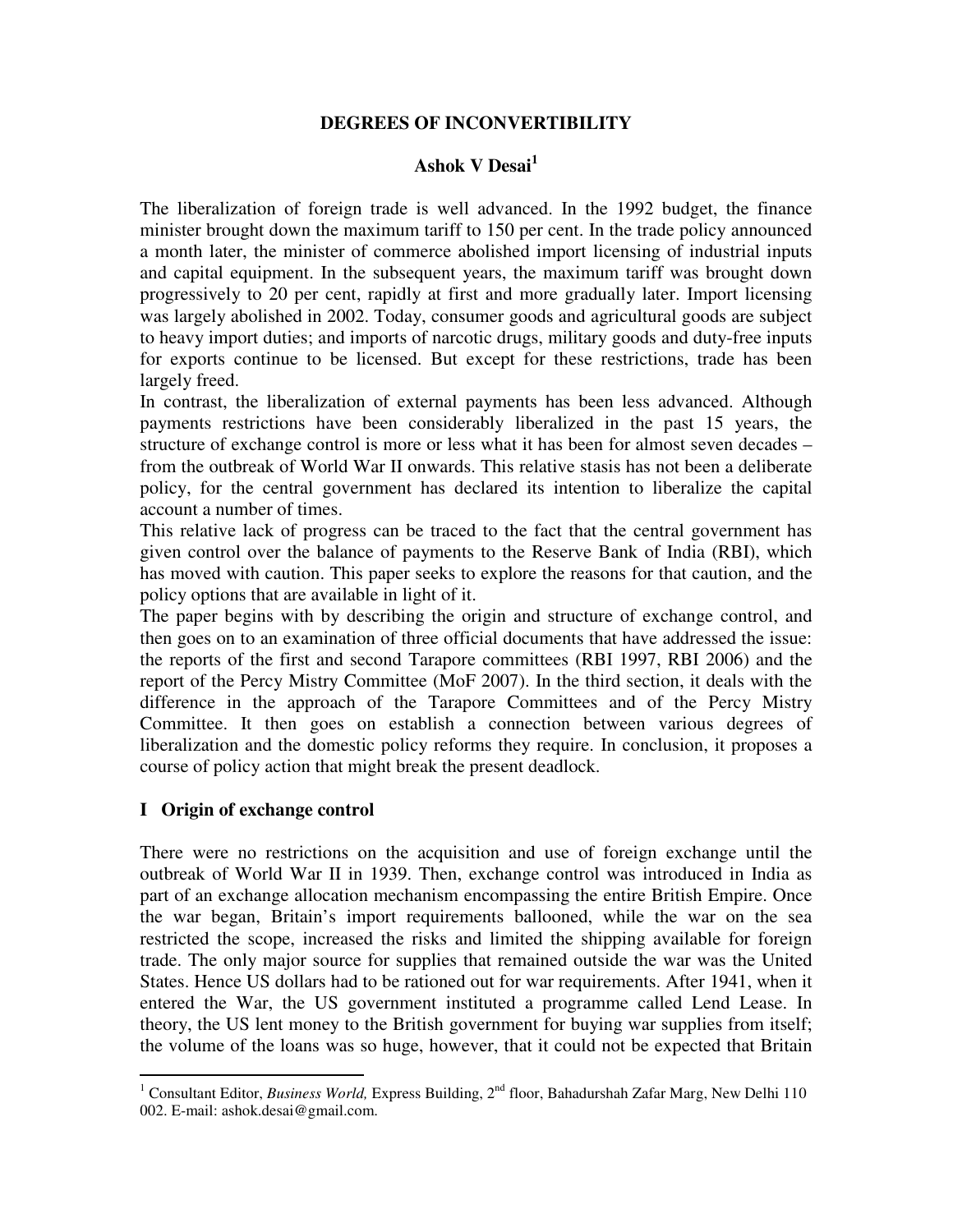would be able to repay them after the war. So it was aid in effect. When it instituted Lend Lease, the US insisted that Britain set up a mechanism to ensure that the US dollars it lent were used only for essential wartime supplies. So exchange control was initially set up as a mechanism for rationing US dollars. The US dollars were pooled for the entire British Empire and allocated centrally for the conduct of the war.

Just as Britain ran a balance of payments deficit with the US during the war, it ran one with India as well which it did not settle with immediate payments. The debt it accumulated was termed sterling balances. These too were so large that when India became independent in 1947, Britain refused to allow them to be spent freely. It entered into an agreement with India on periodic releases from the sterling balances, which had to be allocated between uses. Hence after independence, India extended exchange control to ration sterling as well as US dollar – in effect, all foreign receipts and payments (Desai 1970).

### **II Principles of exchange control**

Exchange control was based on the principle that the state had a monopoly of possession and ownership of foreign exchange. It decreed that no one – neither individuals nor institutions – could keep foreign exchange in excess a certain limit; for individuals, the limit in the 1990s was \$2000. If they received any foreign exchange, they had to sell it to a money-changer or an authorized dealer (AD) licensed by Reserve Bank, within three months. A money-changer could not stock foreign exchange; he had to sell whatever foreign exchange he received to an AD.

ADs, which consisted of banks, could hold inventories of foreign exchange and open accounts for or with foreign dealers. The stocks they were allowed to hold were related to the volume of their foreign exchange business; the excess had to be sold. It could be sold to another AD, or to Reserve Bank. Reserve Bank bought only US dollars, and only in tranches of US\$500,000 or its multiples. Because of the limits on the inventories they could hold, any surplus foreign exchange accumulating amongst ADs had to be passed on to Reserve Bank. Thus Reserve Bank pegged the Rupee to the US dollar and let other exchange rates be determined in transactions between authorized dealers and through them, by foreign exchange markets. A resident who had to make a transaction in foreign exchange could be certain about its rupee value only if it was in US dollars. This gave residents a powerful incentive to transact in US dollars.

If a resident wanted to make a payment in foreign exchange, he had to ask an AD to make on his account. He could not get possession of foreign exchange except in limited circumstances that will be shortly described; the payment was made for him by the AD. For common transactions, such as imports, Reserve Bank laid down a drill to be followed by ADs to ensure that the foreign exchange was spent for an authorized purpose. The authorization came from the central government in one form or another. For instance, for imports, the commerce ministry issued licences. Foreign investment was approved by the central government as part of its industrial licensing mechanism; it implied approval to remit dividends and interest. Anyone who wanted foreign exchange for these purposes had to submit the relevant central government approval to Reserve Bank. For transactions that did not fall in one of the categories of government-approved transactions, the AD took an application from the resident and sent it to Reserve Bank for approval.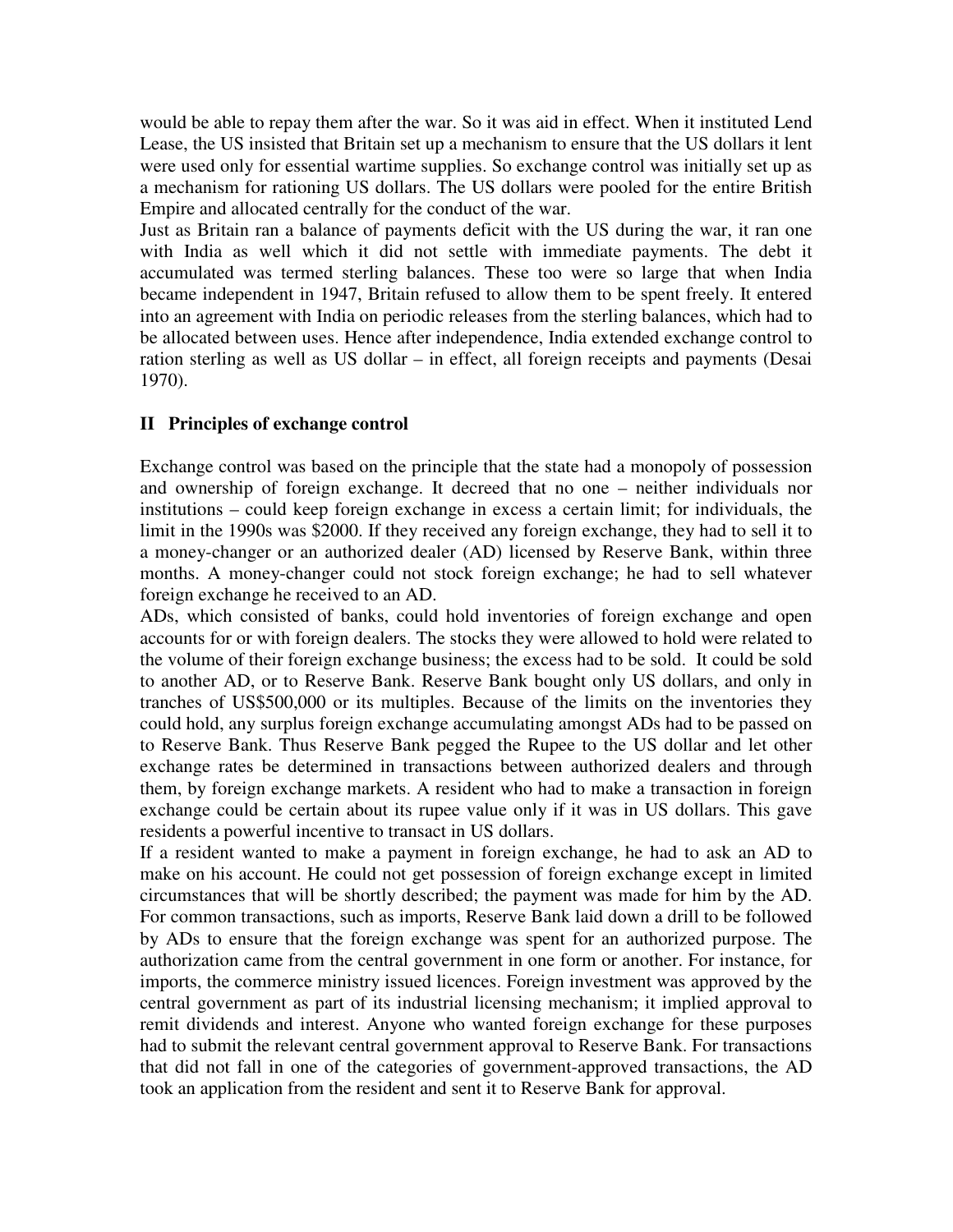Thus every payment in foreign exchange either fell in one of the categories allowed or was expressly sanctioned by Reserve Bank. The exceptions under which a resident could hold possession of foreign exchange were three. First, he could get some for travel; how much, depended on the category of traveler – whether businessman, student or other – he fell into and the ration laid down per day or per year by Reserve Bank. Second, reputed exporters were allowed to have foreign exchange accounts to be used only to receive export proceeds and pay for imports. Third, if a business firm was given permission to set up a branch or subsidiary abroad, it was allowed ipso facto to open accounts abroad. Foreign exchange transactions exposed residents to risk. They were not allowed to hedge these risks, but ADs were allowed to offer residents forward cover, options and swaps on foreign exchange, commodities and gold. These derivatives could only back transactions of residents entered into for other purposes, such as trade and investment; residents could

not take "speculative" positions not backed by underlying transactions. ADs, on the other hand, were not allowed to sell the derivatives on their own, and no markets in the derivatives were allowed to operate or develop within India. ADs were required to back up the derivatives by parallel transactions on foreign markets or with foreign banks. In other words, they acted as commission agents to put through futures transactions on foreign markets on behalf of their customers. They could also hedge their own exposure on foreign markets, but again, they could not take speculative positions.

## **III Central government's reforms**

Originally, when all expenditure of foreign exchange needed the central government's approval, exchange control was just an instrument of compliance: it ensured that payments accorded with what had been approved by the centre. For instance, Reserve Bank required a copy of an import licence before it allowed imports to be paid for; before it allowed dividends to be remitted to foreign investors, it required a copy of the centre's approval for the foreign investment.

In the liberalization from 1991 onwards, the central government abolished the need to take its permission for an increasing number of categories of foreign exchange expenditure. The principal steps in liberalization were the following:

- 1. In the Foreign Exchange Regulation Act, 1973, the government had allowed foreign direct investment up to 40 per cent in Indian companies without its prior approval. This relaxation was meaningless since any project that involved such investment would have to get an industrial licence, which also acted as a licence for the foreign investment. In 1991, however, the government abolished industrial licensing except in a few industries; and it began to increase the 40 per cent exemption limit selectively in various industries. Hence many firms could now take in foreign direct investment without seeking government permission.
- 2. In its 1992 import policy, the ministry of commerce abolished import licensing of raw materials and capital goods; in 2002, this exemption was extended to all goods except some whose imports were restricted on the grounds of health or defence.
- 3. On 14 September 1992, the government allowed what it called foreign portfolio investment in Indian companies through the stock markets. Portfolio investment was defined as holding of less than 5 per cent of a company's equity capital;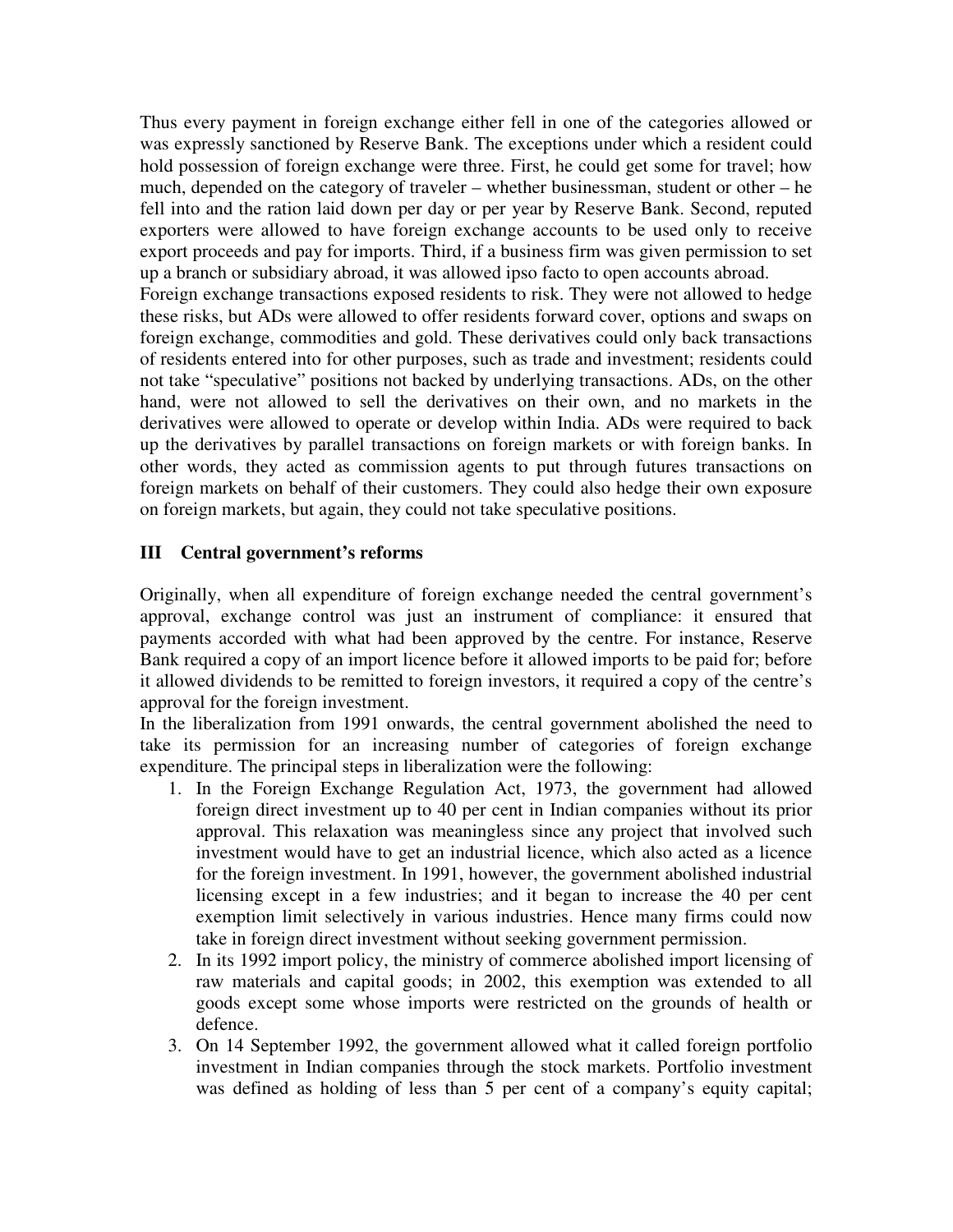portfolio investors did not have voting rights. Individuals were not allowed to invest; only foreign investment institutions (FIIs) registered with a regulator abroad. They had to get themselves registered with SEBI. They could invest on behalf of their clients; they had to have at least 50 clients, and none must hold more than 5 per cent of the investment. Initially, total portfolio investment of 20 per cent was allowed. This proportion was raised to 24 per cent in 2001, and the boards of individual companies could raise their own limits to 30 per cent. This discretionary limit was raised later to 49 per cent, and to the maximum allowed for foreign direct investment for the industry in which the company operated. As a result, there are companies today with over 70 per cent of their equity in the hands of so-called portfolio investors who have no voting rights. Foreign portfolio investment regulations have led to the eclipse of outside shareholders and the dominance of promoter in a large number of companies; the only reason for their controllers to provide good management is the need to keep portfolio investors happy.

4. In 1995, the government relinquished control on the setting up of subsidiaries and joint ventures abroad by Indian companies.

Although these activities involving expenditure of foreign exchange were freed of central government's control, they could not be freed of exchange control, for exchange control cannot be partial. If some transactions are freed of exchange control and others kept subject to it, there will be an incentive for a resident to divert foreign exchange illegally from an uncontrolled to a controlled use. So whenever the central government abolished a certain control, it simultaneously issued a general instruction that anyone who was thereby exempted had to approach Reserve Bank for permission; in effect, it transferred the controls from itself to Reserve Bank.

This progressive transfer of power had considerable potential for misuse; it could give rise to corruption, speed payments and informal deals between the controller and the controlled – all phenomena that were in evidence in the operation of central controls. To prevent such malpractices, Reserve Bank tried in every case to lay down clear, transparent criteria under which every expenditure would be approved, promised a decision within a certain period – usually 21 days – and refused to have any direct dealings with an applicant; it required applicants to approach it only through an AD or by letter. These practices were by and large effective; there were no complaints of corruption or misgovernment. But no controls that involved foreign exchange were abolished.

The central government has been aware of this; central ministers have often wished to extend the liberalization to Reserve Bank as well. In his budget speech in 1997, P Chidambaram said that capital account convertibility was a 'cherished goal'. Soon after he returned to the finance ministry in 2004, he appointed a committee to work on making Bombay an international finance centre – no doubt in the realization that it could not become such without full capital account convertibility. In March 2006, the Prime Minister gave a speech in Reserve Bank in which he called for progress towards capital account convertibility.

#### **IV The first Tarapore Committee**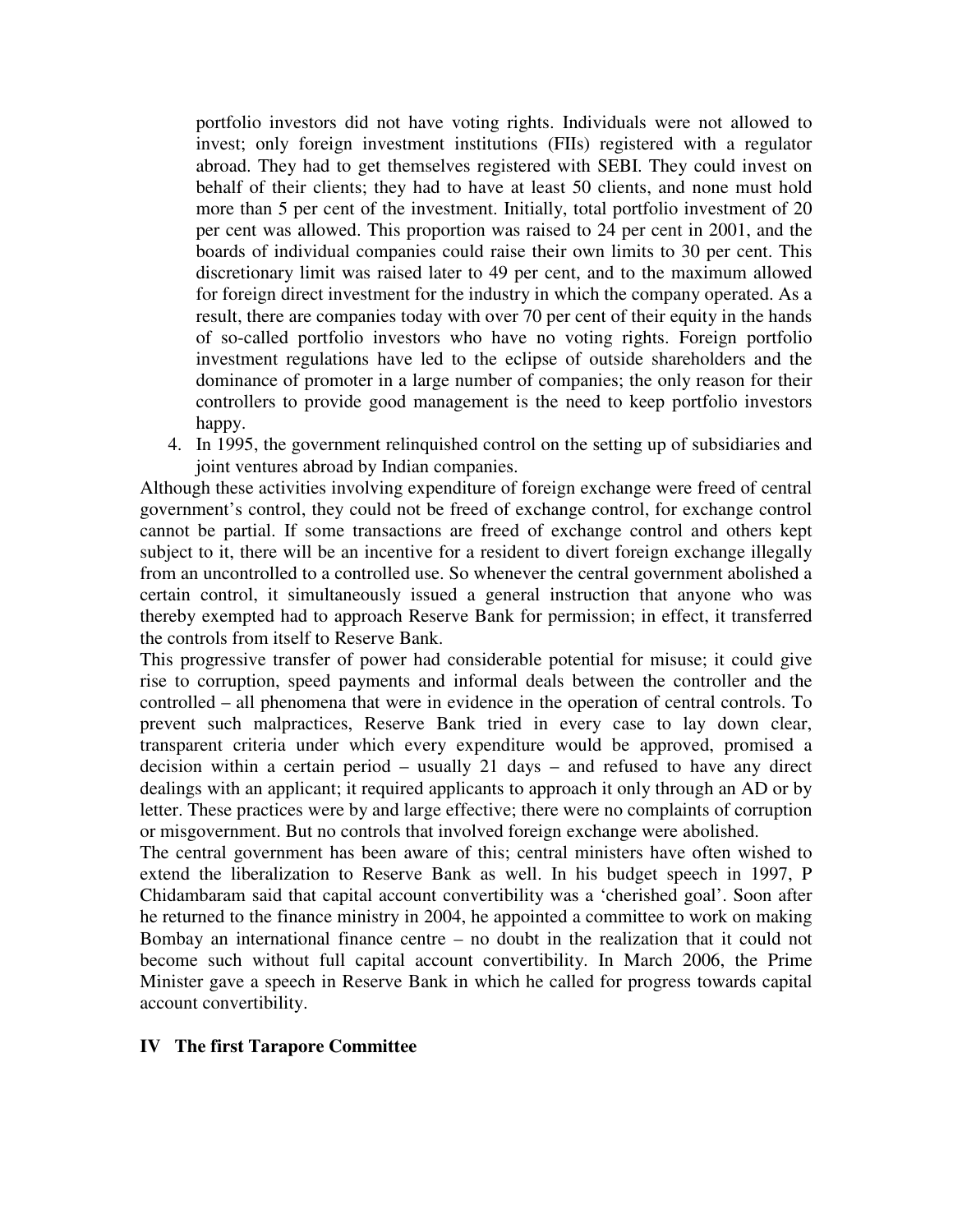In response to P Chidambaram's 1997 budget speech, Reserve Bank appointed a committee under the chairmanship of S Tarapore, one of its retired officials, on capital account convertibility (RBI 1997). This committee will be referred to as the first Tarapore committee, or FTC.

The FTC began with a map of the existing exchange controls. It distinguished between residents and nonresidents. Within these broad categories It distinguished between corporates, banks, nonbank financial corporations (NBFCs) and individuals, and separately considered restrictions on financial products and markets. Further subcategories were distinguished within some of the categories; for instance, there were special provisions for project exporters and other exporters within corporates. For each category of subjects, exchange control distinguished between the purposes for which they may want foreign exchange. Release of foreign exchange for certain purposes was banned. But for most purposes, financial limits and conditions for release were set. The large number of combinations of categories, purposes, limits and conditions accounted for the extreme complexity of exchange control regulations. The FTC did not propose any radical relaxation or simplification. It primarily advocated greater freedom for businesses in retaining their exchange earnings and in investing abroad; and for Indian banks in their operations abroad. It suggested that regulation of foreign investment in Indian equities should be left to SEBI. It wanted Reserve Bank to develop markets for government securities and for interest and currency futures. The important relaxations suggested by the FTC were as follows:

*Corporates:* Equity issues to resident investors denominated in foreign currencies (though it is difficult to see why there would any demand for such issues), issue of gross depository receipts or American depository receipts (both are nonvoting shares) to nonresidents, and opening of offices abroad should not require prior permission. Annual expenses on such offices should be free of control up to an upper limit. Direct equity investment in companies abroad should be allowed automatically up to \$50 million and by special permission beyond. Borrowings from abroad should be allowed as long as they did not exceed US\$ 250,000 and interest on them did not exceed LIBOR. Foreign currency bond issues should be rationed within an annual ceiling. Exporters should be allowed to keep their entire earnings in foreign exchange accounts in India and use them for permitted current and capital expenditures.

*Foreign investment inflows*: Sale and purchase of equity by foreign investors – both portfolio investment, and direct investment within the maximum equity shares defined by the central government – should not require permission.

*Banks*: Indian banks operating outside India should be allowed to provide banking services to Indian subsidiaries and joint ventures abroad, finance foreign importers of Indian goods, take deposits from foreigners that could only be repaid in Rupees, and invest in foreign money markets, security markets and mutual funds subject to limits based on their capital and as long as they did not take speculative positions. Foreign banks should be allowed to keep deposits in and take overdrafts from Indian banks within limits.

*Indian mutual funds*: They should be allowed to invest abroad within a limit of US\$500 million to be rationed out between them.

*Foreign portfolio investors*: As long as they were registered with Securities and Exchange Board of India (SEBI,the capital market regulator), they should not require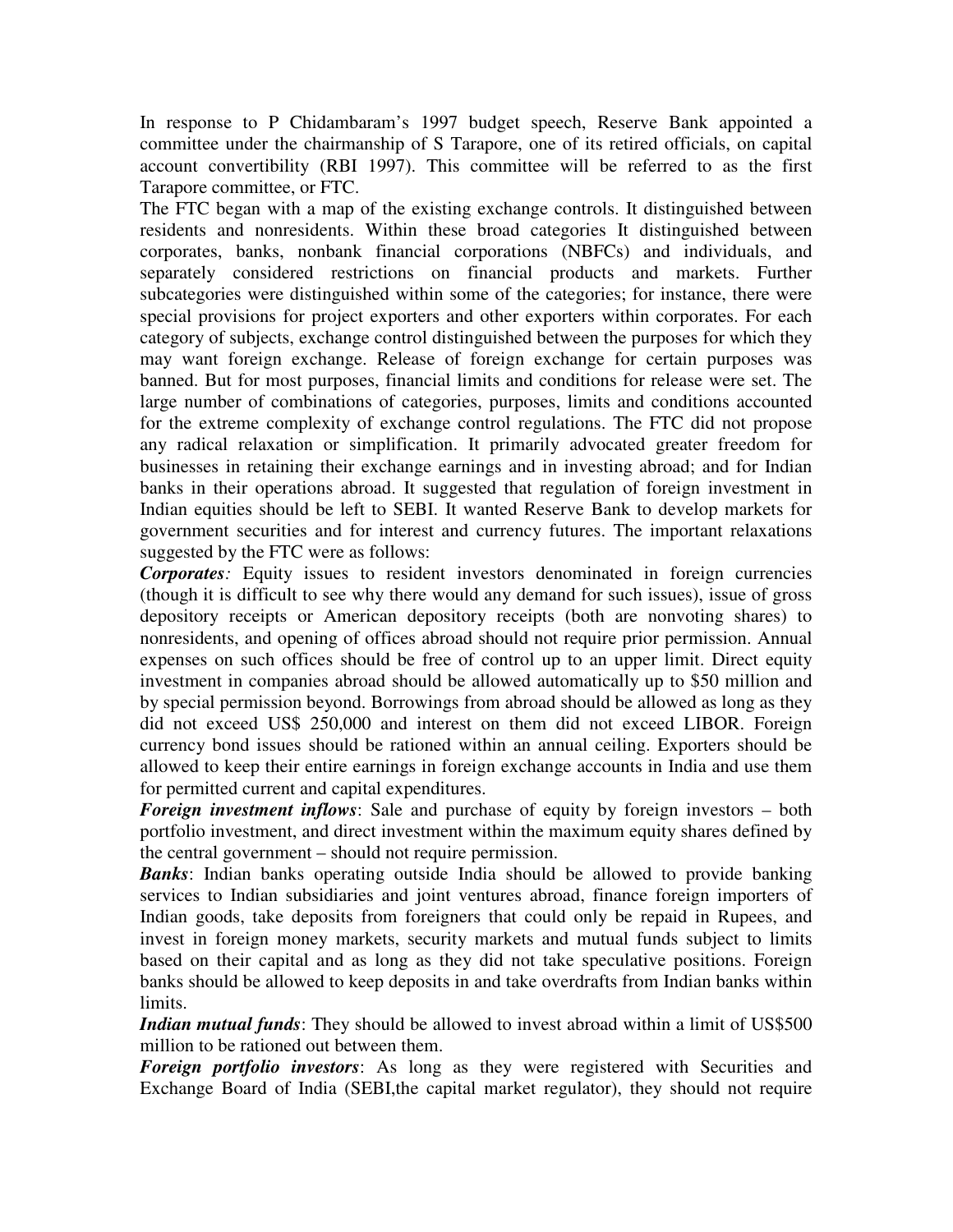permission to buy and sell equity, or to buy equity in new issues up to 15 per cent of the issue. They should be allowed to invest in debt instruments within an overall limit. Regulation of investment by foreign individuals in Indian securities should be left to SEBI.

*Resident individuals*: They should be allowed to open accounts with banks in India which are denominated in foreign currencies but can be operated only in Rupees. They should be allowed to pay interest as long as it was less than LIBOR on loans from relatives abroad. They should be allowed to open accounts abroad and invest abroad up to US\$25,000 a year.

*Markets*: Interest and currency futures markets should be developed. All those entitled to make spot foreign exchange transactions should be allowed to hedge them in futures markets. All banks and financial institutions should be allowed to deal in the money market subject to uniform reserve requirements and prudential norms. Reserve Bank should create a market for treasury bills by giving two-way quotes, and development a market for government bonds by licensing more primary dealers, give them access to credit, and licensing mutual funds that would sell the bonds to individuals.

### **V Action on the first Tarapore Committee**

While The FTC was deliberating, the finance ministry began to work on the repeal of the Foreign Exchange Regulation Act (FERA), 1973. However, the FTC's report made it clear that Reserve Bank could not countenance repeal: that it would only accept a replacement of complete prohibition of capital transactions by their conditional approval. The finance ministry no longer wanted to be involved in such detailed approvals. So Reserve Bank drafted a replacement called Foreign Exchange Management Act (FEMA) which Parliament passed in 1999. It made two principal changes in FERA. First, it turned infringement of foreign exchange regulations from a criminal to a civil act, and punishment for their infringement from a prison sentence to a fine; imprisonment could follow only if the charged person did not pay the fine. Second, it devolved the administration of the act to Reserve Bank.

Following its enactment, Reserve Bank issued 30 regulations in 2000 specifying the conditions and limits for various foreign exchange transactions. These underwent frequent small changes in the ensuing years. The net outcome was reviewed by a second Tarapore Committee appointed in 2006 (RBI 2006); we shall refer to it as STC. It compared the recommendations of the FTC with the subsequent relaxation of capital controls by Reserve Bank. In general, Reserve Bank implemented fully only the recommendations on Indian mutual funds and foreign portfolio investors. Here we summarize the action it took in various areas.

*Corporates:* Reserve Bank implemented the FTC's recommendations allowing earners of foreign exchange to keep accounts in foreign exchange. It also followed the FTC on borrowings from abroad, but introduced restrictions on what the money so raised could be used for. It ignored the FTC's recommendations on allowing Indian companies to access foreign capital without going abroad; presumably it felt that the permission given to foreign institutions to invest through the Indian stock markets was enough. But it allowed both partnerships and companies to invest abroad up to twice their net worth. It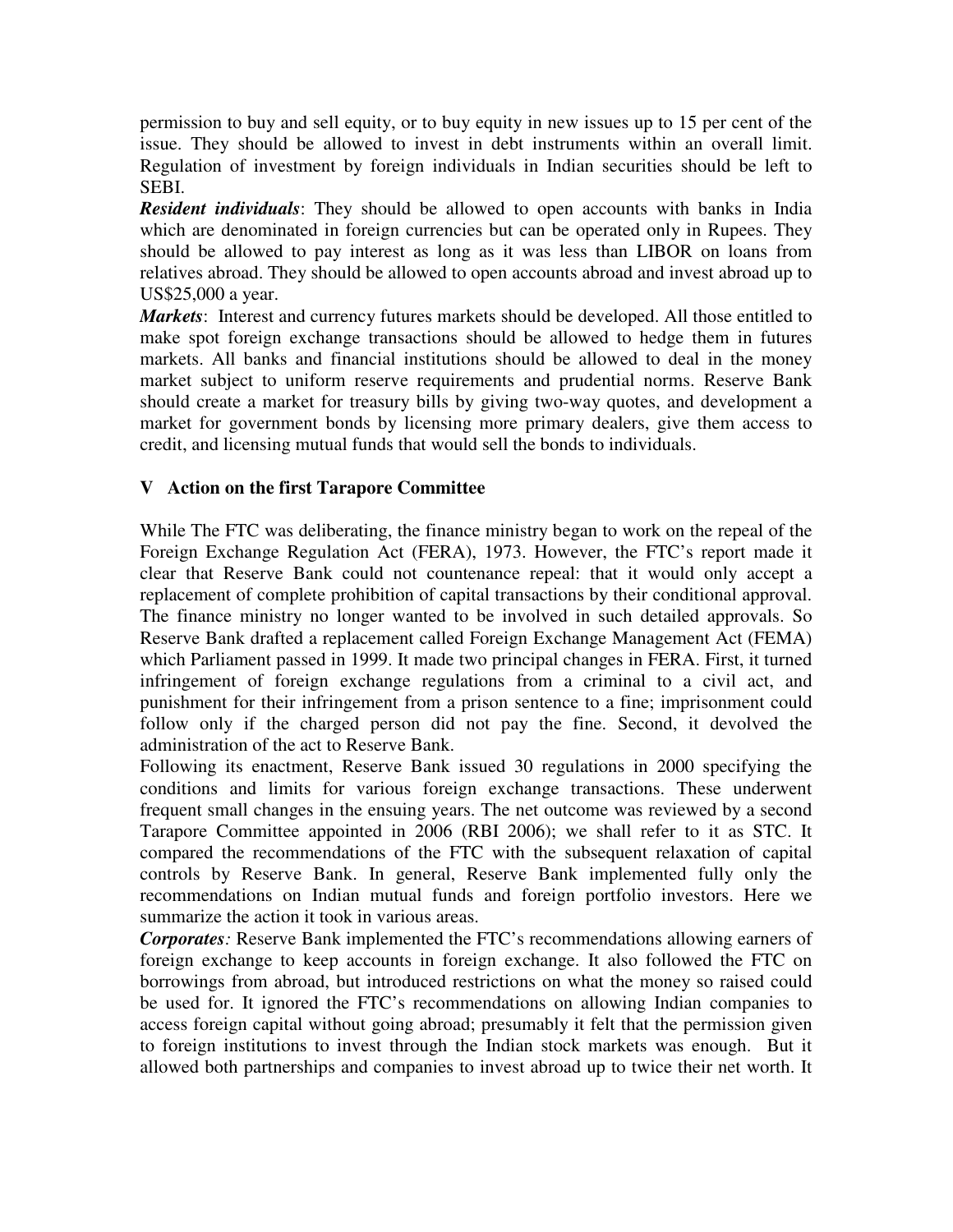allowed firms to open offices abroad without any restrictions, but restricted the expenditure on them that could be remitted from India to 5 per cent of domestic sales.

*Foreign investment inflows*: Reserve Bank did not have to be active in this area. The government divided control of foreign inward investment between Foreign Investment Promotion Board for direct investment and Securities and Exchange Bureau of India for portfolio investment; only the residual cases, of which there must have been few, went to Reserve Bank.

**Banks**: were allowed to invest in money and security markets abroad, but their banking business abroad continued to be subject to Reserve Bank's control. This control also extended to their taking deposits from or giving overdrafts to foreign banks.

*Resident individuals*: As recommended by the FTC, Reserve Bank allowed resident individuals to remit up to US\$25,000 abroad for any purpose. But it restricted domestic accounts in foreign currency to nonresident Indians and Indians returning from abroad after a stay of more than one year.

*Markets*: The FTC's recommendations on markets were ignored. No new markets emerged. Reserve Bank did not extend access to existing markets, so while their volumes increased, they remained confined to ADs.

As these changes show, Reserve Bank considerably relaxed restrictions on Indian businesses and banks doing business abroad; and it made it easier for individuals to travel abroad. But within the country, it confined foreign exchange to banks and entities that possessed or earned foreign exchange; it prevented foreign currencies to spread to or be used by the rest of the country. And it prevented currency and related interest markets from emerging within the country; those who needed them had to use markets abroad, and had to do so through ADs.

Reserve Bank's partial implementation of the FTC in the eight years after it reported was consistent with the "graduated" approach envisaged by the committee. In the view of both, the attainment of capital account convertibility was to be spread out over a number of years. The FTC laid out a number of preconditions. Reserve Bank would review them periodically, and depending on the progress made towards their fulfillment, would decide on the degree of relaxation.

## **VI Tarapore on macroeconomic requirements**

Apart from the preconditions discussed above on the financial sector, the FTC specified three macroeconomic conditions to be met before adopting full capital account convertibility.

- 1. The gross fiscal deficit of the government should be brought down and kept down. The FTC specified a modest reduction from 4.5 per cent in 1997-98 to 3.5 per cent of GDP two years later. It did not consider the states, whose deficit was much larger; nor did it set any goals for the centre's and the states' total debt. (In the event, the government went on a spending spree, and the fiscal deficit target was not reached till 2006-07.)
- 2. Interest rates should be freed of controls, and Reserve Bank should be given the mandate to use them to keep inflation in lower single digits – that is, in the 1-5 per cent range.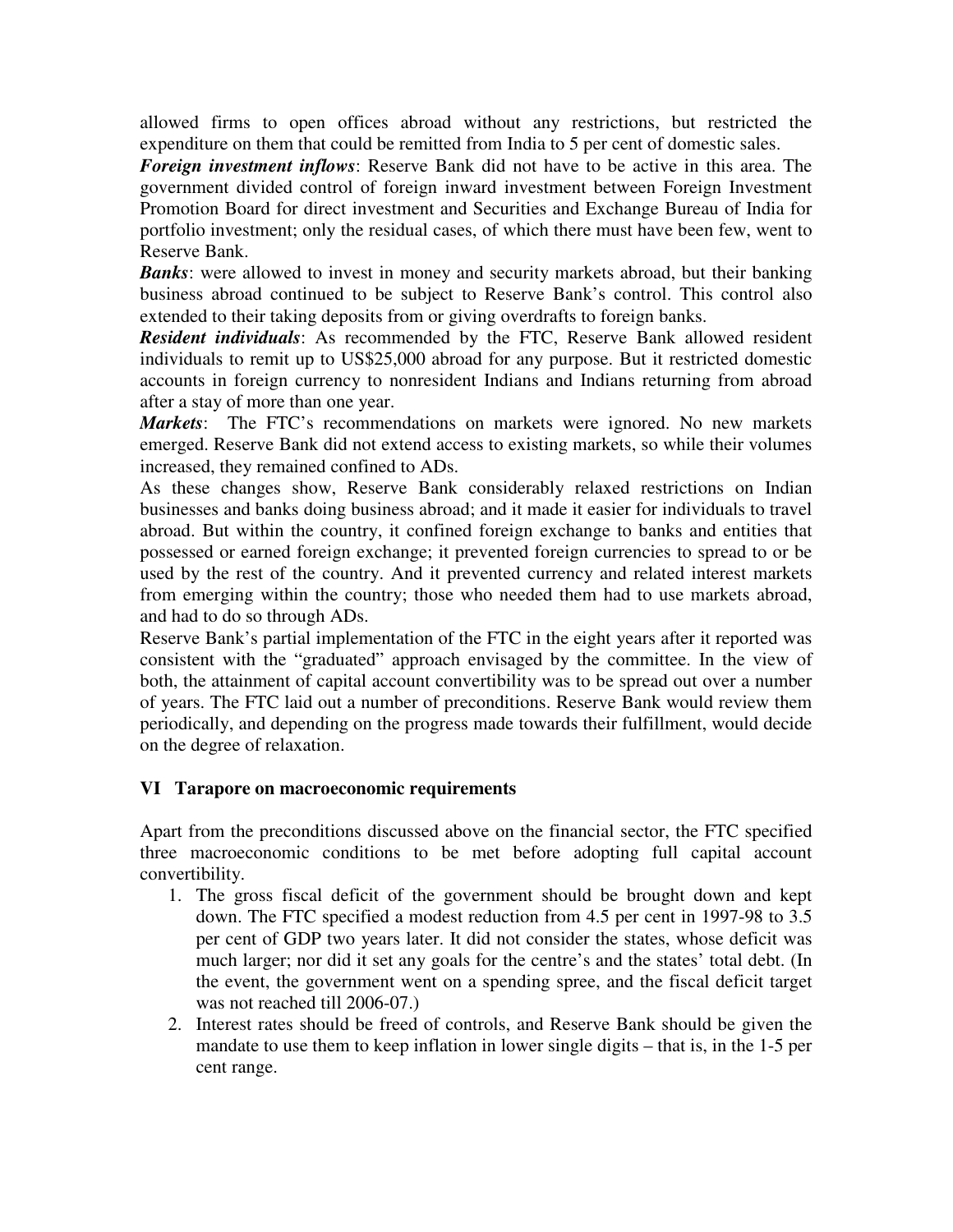3. Banks' bad debts should be brought down from 13.7 per cent in March 1997 to 5 per cent in 1999-2000. As they came down, the cash reserve ratio should be brought down from 9.3 per cent in April 1997 to 3 per cent in 1999-2000. The FTC was much concerned about the management of government banks and their readiness to face competition. So it made many recommendations on imposing uniform prudential norms and risk management practices on both banks and nonbanks.

On reviewing these conditions in 2006, the STC realized that it had been naïve in recommending an immediate reduction in the fiscal deficit. The government had liabilities that were not reflected in the budget; it was necessary to think in terms of the public sector borrowing requirement. A reduction in the deficit would not be sustained if interest payments went up later; the target had to be set in terms of a lower total public debt. And the debt had to encompass the liabilities of both the centre and the states.

In banking, it felt that there was a need for more fundamental structural changes. If government banks, which accounted for three-quarters of the business, were to be able to expand, the central government had to infuse more equity into them as they grew or reduce its share of equity; the STC was against the government's practice of issuing bonds to them in lieu of equity. There were too many banks – it counted 85. Many would not be able to withstand competition and needed to be merged. Reserve Bank had promised to give licences to foreign banks after April 2009, but had given none to Indian private banks after a few it gave out in the early 1990s. Those private banks that had been licensed then were well run on the whole; more licences needed to be given, especially to stronger Indian business groups.

As regards inflation and interest rates, the STC reiterated that Reserve Bank should be given autonomy, and proposed that the powers be vested in a monetary policy committee; it appeared to be in favour of the British model, which entails a committee consisting of Bank of England representatives and outside experts. However, it did not specify what an independent monetary policy meant. The major reason for Reserve Bank's lack of autonomy is not that the finance ministry exercises control over it, but that Reserve Bank is the manager of the public debt. As such it has taken on the duty of finding a market for the debt of the centre as well as the states, and if funding their borrowing requirements at low interest rates.

## **VII An alternative view**

While Reserve Bank progressed on its gradualist path, the UPA government came to power in Delhi in May 2004. P Chidambaram became finance minister, and Rakesh Mohan finance secretary. They decided to appoint a committee on how to make Bombay an international finance centre. Since no one in India had the necessary experience, they decided that the committee should be headed by Percy Mistry, a London financial consultant. Reserve Bank, which was wedded to the Tarapore strategy of gradual liberalization, was cold towards the idea, if not hostile. Yet, if the report was to have acceptability in India, it had to have representatives from the Indian financial sector, and especially from government-owned banks. Hence the constitution of the committee posed delicate problems. Rakesh Mohan left the finance ministry after five months to join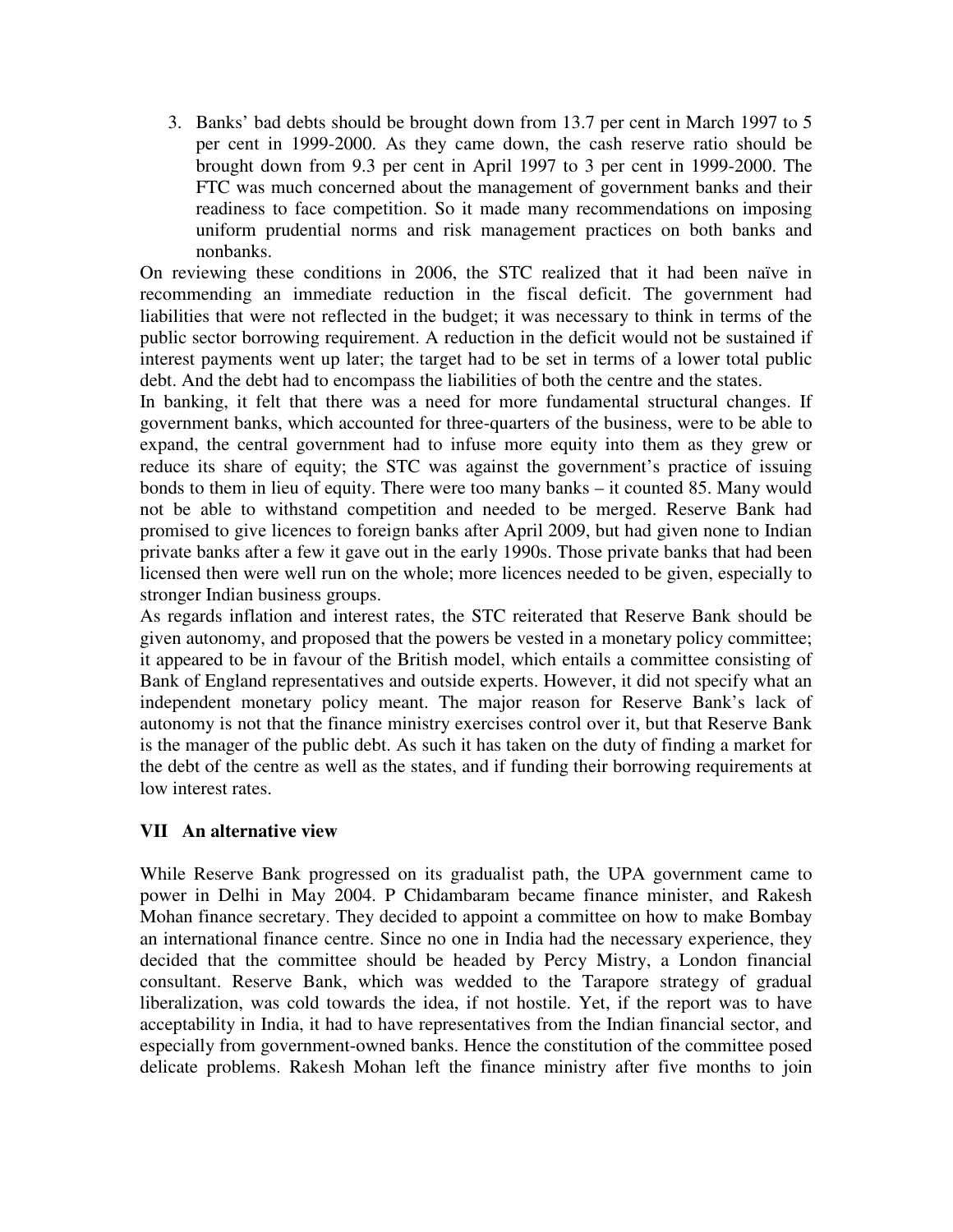Reserve Bank as deputy governor. As a result, it was almost two years before the committee was finally appointed, and March 2007 before it submitted its report.

Although the STC had submitted its report in July 2006, the Mistry Committee referred to it only briefly, and only to say that capital account convertibility should be achieved within 18-24 months, must faster than the STC envisaged. It listed 13 regulatory requirements of an international financial centre, and rated existing IFCs against them. London scored 9, other IFCs 6-8, and Bombay 3. Thus it singled out financial regulation as the crucial hurdle to capital account convertibility. It raised two issues: confusion of Reserve Bank's roles, and Reserve Bank's style of regulation.

Reserve Bank has traditionally been both the manager of government debt and regulator of banks. The borrowing requirements of the centre and the states have grown so much since independence that the only way the debt could be sold was by compelling banks to buy it; Reserve Bank did this was by imposing the statutory liquidity ratio (SLR) on banks and making them invest a certain proportion of their deposits in government bonds. After 1993, the central government stopped resorting to the SLR, since it has a captive market in pension funds and insurance companies. It expected SLR investments to be made entirely in state government bonds. But in the late 1990s, when Reserve Bank forced banks to bring down their bad debts, they came to prefer riskless government loans and began on their own to invest more in government debt than they were required to. Thus, banks remained the largest financiers of government deficits.

In the Mistry Committee's view, Reserve Bank's role as debt manager was in conflict with its role as maker of financial policy. As debt manager, it tried to minimize the cost of government borrowing. At the same time, the government fixed a high floor for some of its borrowing rates – for instance, on small savings, and on pension funds' investment in government debt. The government's and Reserve Bank's need to influence interest rates made them control financial markets and prevented their development and diversification. The Mistry Committee wanted the government to eliminate this need by bringing down its borrowing requirements, and selling its debt to new buyers. A market for government bonds should be developed which would voluntarily absorb debt issues, and Reserve Bank should cease to force banks to buy government debt. Here the Committee endorsed the Tarapore Committee's recommendations, that the public debt should be properly estimated so as to include the states' and public enterprises' debts and pension liabilities, its ratio to GDP should be brought down to 50-65 per cent, if necessary by selling off some government assets, and the gross fiscal deficit should be brought down to 4-5 per cent of GDP.

The government's borrowing requirements could be reduced by using private-public partnerships for infrastructure investment, where the private sector brought in the funds as well as the management expertise, and the state only funded the viability gap – the difference between the actual cost and the level of cost that would make the project attractive to the private sector. New demand for government debt should be created by opening investment in debt to everyone, and in particular to international investors; the debt would continue to be denominated in Rupees, and foreign investors would bear the exchange risk. There would nevertheless be a sizeable demand from them because they would wish to hold a certain proportion of their assets in Indian debt as part of a balanced portfolio.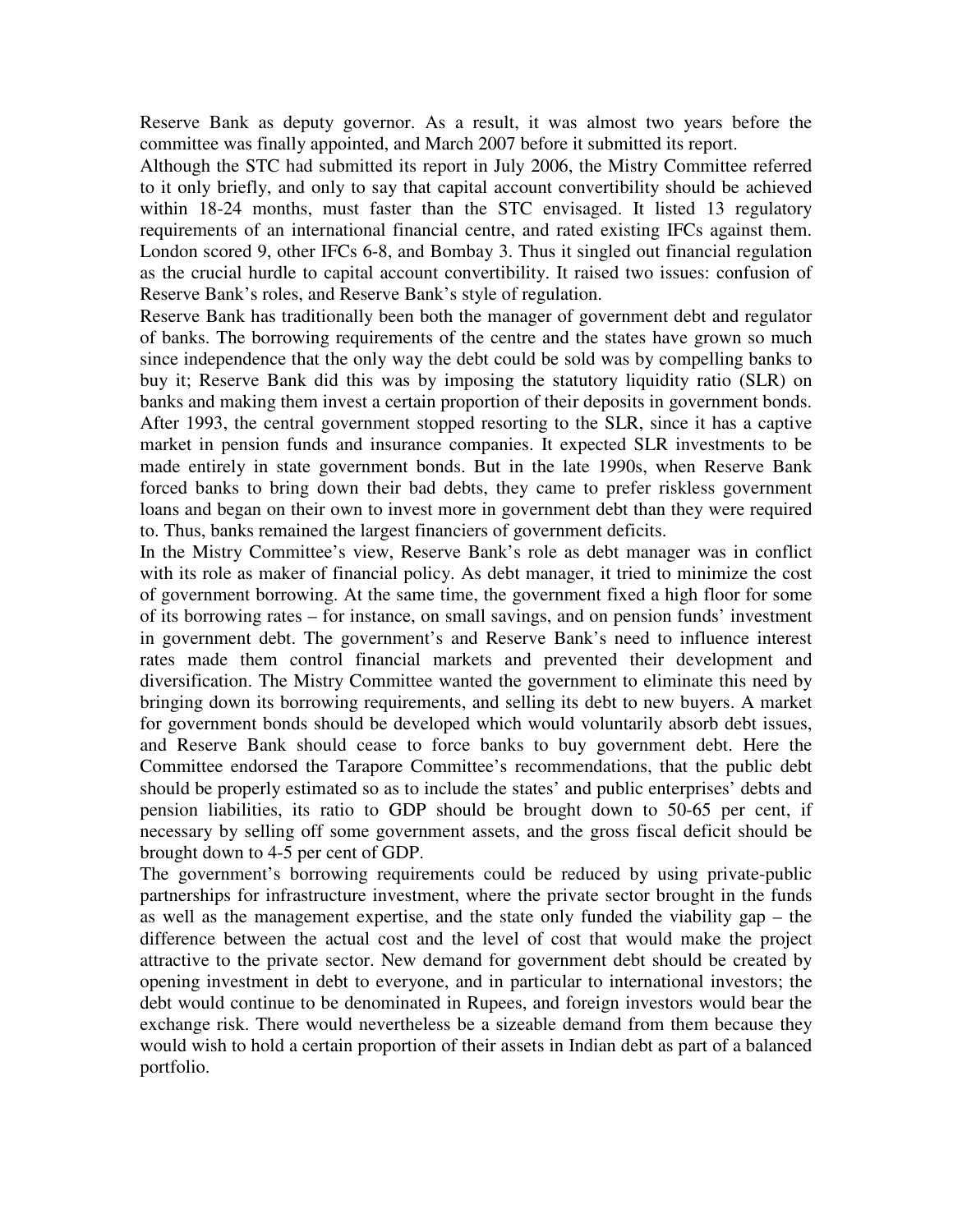The Mistry Committee wanted Reserve Bank to be divested of debt management, but that does not mean that it wanted Reserve Bank to concentrate on bank regulation. It called the style of Indian regulators, which include Reserve Bank but also presumably Securities and Exchange Board of India, Forward Markets Commission and Insurance Regulatory and Development Authority, rule-based regulation. Each of these regulators was created and governed by an enabling act, and each licensed and regulated a designated group of firms distinguished by their product. They developed a corpus of rules their subjects had to follow, policed their subjects' behaviour, and admonished or punished them as necessary.

In the Mistry Committee's view, this division of regulation by financial service had frozen the products of the regulated firms and prevented product innovation. Banks provided only banking services, stockbrokers only stock trading and insurance companies only insurance. The Committee listed 19 different businesses that could be carried on by ten different types of institutions. Of the 190 combinations, 74 were not relevant. Of the remaining 116, 104 were prohibited in India, seven were permitted and five permitted with restrictions. The freedom to provide and combine services was so limited that there was no scope for product innovation. The segmentation also separated and limited the number of firms in the permitted industries, and thereby reduced competition. It also thereby prevented the emergence of new firms and closing down of inefficient firms.

Once Reserve Bank was divested of its role as debt manager, it could concentrate on its role as the authority responsible for monetary stability. The Mistry Committee's conception of this role was also very different from that of the STC. The STC expected Reserve Bank to hold the exchange rate stable within 5 per cent of the real effective exchange rate. In the Mistry Committee's view, capital account convertibility would lead to such large foreign exchange flows that stabilizing the exchange rate would require unrealistically large reserves. Instead, Reserve Bank should do what central banks of countries with convertible currencies do: it should use interest rates to target the rate of inflation – raising them or lowering them as inflation is above or below the target rate.

The Mistry Committee did not say so explicitly, but if product-specific regulation was abandoned, there would be no need for product-specific regulators; in fact, they were counter-productive in the Committee's view. So they must be wound up; there was scope for only one financial regulator, like Britain's Financial Services Authority (FSA), which also confines itself to targeting inflation. The Bank of England no longer regulates any part of the financial industry. Its principal function now, delegated to it by an agreement with the British Treasury, is to control inflation by means of interest rate policy.

The FSA is not a toothless institution. The law gives it considerable powers, especially to impose fines and of bans, both of which it exercises extensively. But instead of setting rules that financial firms must follow, it sets the outcomes they must achieve. It monitors the outcomes through considerable interaction with and intrusion into financial firms. And it employs staff that are comparable with those in financial firms in their training, understanding and emoluments.

Reserve Bank is well aware of the FSA; its governor attends meetings of the International Monetary Fund as well as Commonwealth Central Bank governors where he meets the chief executive of the FSA. Since, however, it cannot reproduce the unitary regulatory structure of the UK, Reserve Bank has instead set up a High-level Coordination Committee on Financial Markets. It brings together all the financial market regulators –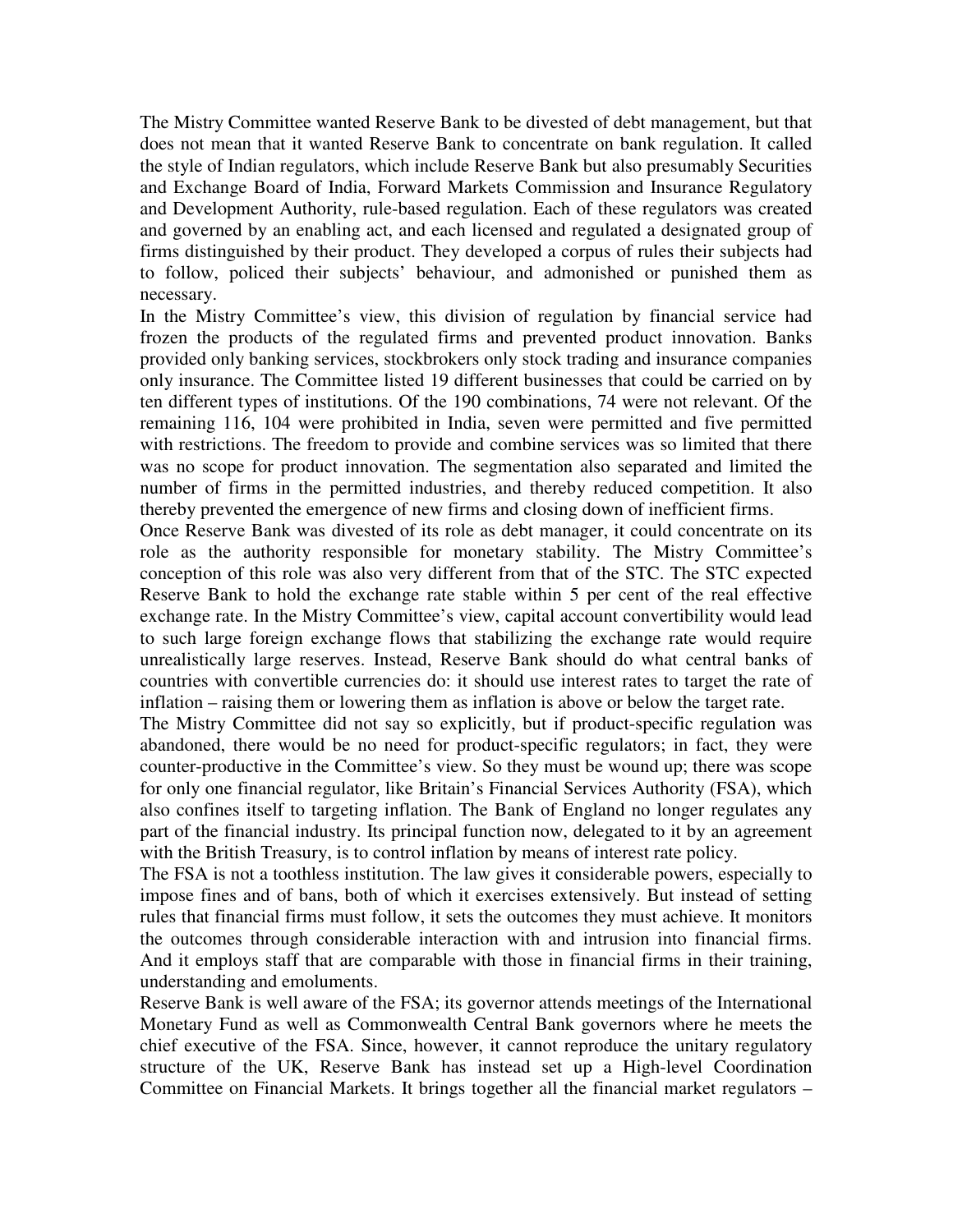Reserve Bank, Securities Exchange Board of India, Insurance Regulation and Development Authority, Pension Fund Regulatory and Development Authority, together with a representative of the finance ministry. However, each regulator keeps its autonomy, and every one of them is ruled-based. So the simplification of regulation that the FSA achieved cannot happen in India.

## **VIII Inadequacies of the current regulatory system**

The Mistry Committee's case for a reform of the regulatory system can be reinforced by the defects of the present system that have come to the fore in the last two years. The surge in foreign exchange reserves has persuaded Reserve Bank to explore relaxation of capital account controls, but it has been impeded by the difference between domestic and international interest rates. On the other hand, the regulatory style of SEBI has led markets to emerge and develop abroad. Finally, its restrictions on capital issues have prevented portfolio inflows from going into new issues and led to an excessive rise in stock and property prices. That rise has tempted Reserve Bank to restrict capital imports into these sectors.

**Holding companies**: ICICI was originally a 'development bank'; it gave long-term loans for industrial and infrastructure projects. Banks were not allowed to give such loans; ICICI was entitled to borrow from banks and lend the money for such projects. This business became unviable when, in 1993, Reserve Bank allowed banks to give long-term loans. For diversification, ICICI took a licence and started a bank, which grew rapidly. ICICI had two options at that stage: either to merge the bank into itself, or to merge itself with its bank. The first would have attracted capital gains tax on the capital value of the bank, whereas there would be not tax if the loss-making ICICI, with its modest market value, was taken over by the bank. So the second solution was adopted. In 2002, ICICI Bank set up set up subsidiaries for life insurance, general insurance, asset management and trust management. Reserve Bank's rules limited ICICI Bank's investment in subsidiaries to 20 per cent of its own equity. As their business grew, however, these subsidiaries required more capital, and Reserve Bank 20 per cent limit did not allow ICICI Bank to provide them with enough.

In March, ICICI Bank decided to break this deadlock by adding a layer: ICICI Bank would invest in a holding company called ICICI Holdings, to which its stakes in the various subsidiaries would be transferred. It would then be able to take outside investment in the holding company as well as in the subsidiaries. That would remove the capital bottleneck, and bring ICICI Bank considerable capital gains. Reserve Bank, however, did not approve this plan. It did not like a bank to own non-banking businesses because that would create confusion over which regulator would regulate which business, and it would make it difficult to impose capital adequacy and liquidity requirements. Reserve Bank preferred a structure in which the holding company was not a bank and a bank did not have substantial stakes in non-banking businesses. It did not categorically reject ICICI Bank's plans, but put them in cold storage by issuing a discussion paper (RBI 2007).

**P-notes**: As mentioned earlier, the government permitted portfolio investment in Indian quoted companies in 1992 and defined limits for investment by a single FII and total FII investment. The task of policing the two limits was given to Reserve Bank; when the total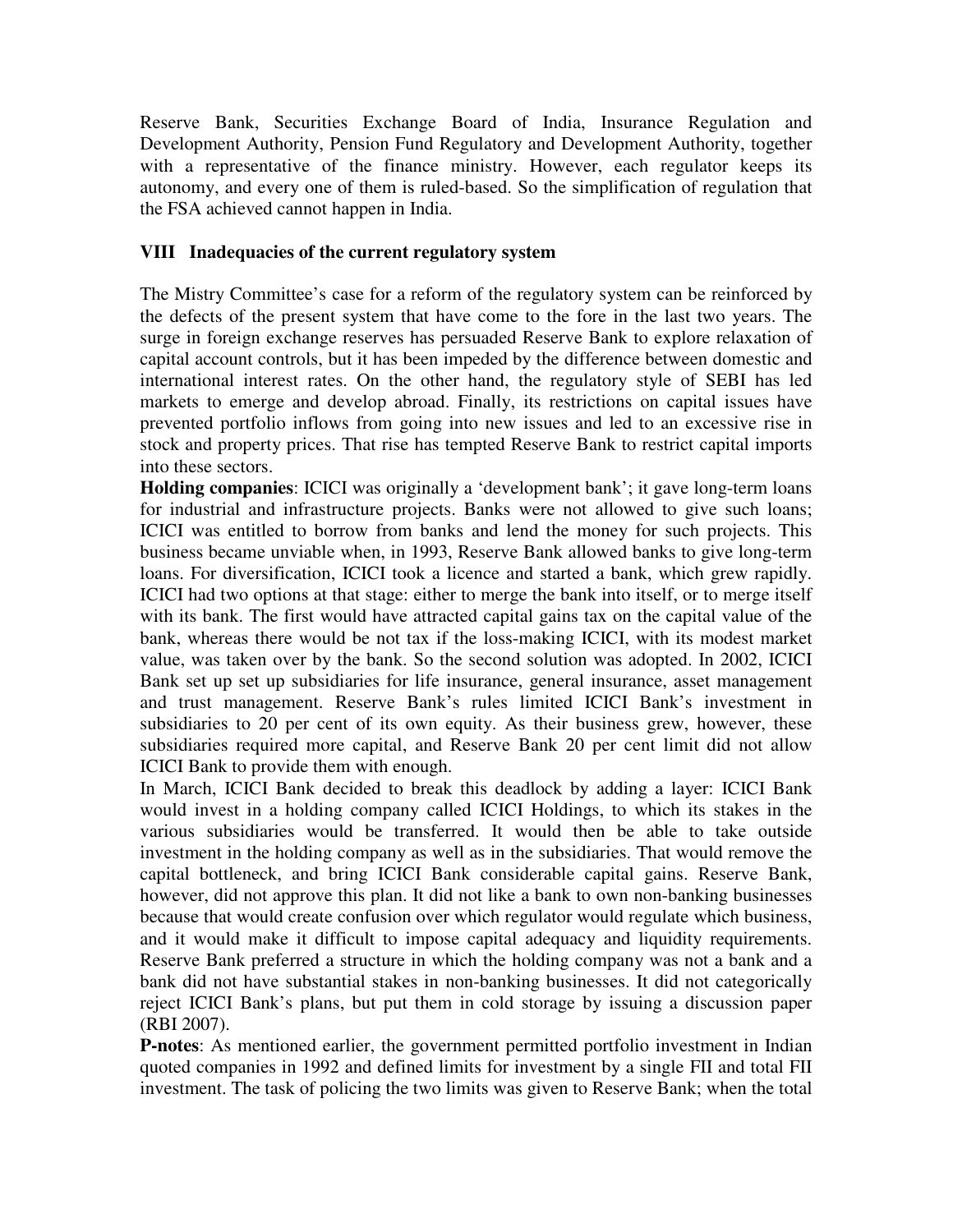foreign holdings approached 20 per cent (later, 24 per cent or a limit set by the company's board), it would ban further investment.

The limits were soon reached in the scrips of those companies whom FIIs fancied. After that, an FII that wanted to buy into a company had to wait for one of the shareholding FIIs to sell and Reserve Bank to relax its ban on further FII purchases. At that point, the FII that got first to the market could get shares; the rest remained frustrated, intending buyers. The shares were usually sold through one of the bigger FIIs. Apart from buying shares in their clients' names, these intermediary FIIs began to hold shares in their own names and give clients Participatory Notes or P-notes certifying that they were holding those shares for the client. They would take orders from their clients for purchase of shares, inform them when one of their clients wanted to sell shares and arrange a transaction between two clients. The clients naturally preferred this arrangement to having to take a chance on being in the market at the precise moment when an unknown FII was going to sell shares; an increasing number of FIIs began to use the big FIIs' internal markets and avoiding the market in Bombay.

Reserve Bank was in any case hostile to the free flow of portfolio investment, which was an unpredictable element in its management of foreign exchange; it was also suspicious of the FIIs. It believed that they could harbour undesirable investors – for instance, Chinese or Pakistani investors. It became even more suspicious after the government permitted high-net-worth individuals and non-financial companies to invest in February 2000. So in the High-level Coordination Committee on Financial Markets over which it presided, it began to press for restrictions on FIIs. Under its pressure, SEBI stipulated in January 2004 that only entities registered with another regulator could make portfolio investment, and that if they were not registered with SEBI and invested through another FII, it had to know its client (Ministry of Finance 2004).

The FII investment limits made it more convenient to invest through a big FII than directly; SEBI's intrusiveness made it even more desirable, and an increasing proportion of investment was made in the form of P-notes. In March 2004, 14 FIIs were issuing Pnotes; the P-notes they had issued came to 20 per cent of assets under custody of all FIIs. By August 2007, 34 FIIs were issuing P-notes, and their P-note issues came to 52 per cent of assets under custody. (SEBI 2007). FIIs were turning increasingly to their own OTC markets, and abandoning the stock exchanges in India.

First, SEBI tried to lure them back to India. It thought that they had moved offshore because the intermediary FIIs offered them investment combinations better suited to their requirements. So on 10 June 2007, SEBI announced that it would allow seven new types of products "as a step intended to progressively encourage markets to move onshore". They were "(1) mini-contracts on equity indices, (2) options with longer life/tenure, (3) volatility index and futures-and-options contracts, (4) options on futures, (5) bond indices and futures-and-options contracts, (6) exchange-traded currency futures and options, and (7) … exchange-traded products to cater to different investment strategies. What it did not realize, however, was that even when traded products were available in India, FIIs often preferred markets abroad. For instance, financial institutions in Singapore, Dubai and Hong Kong operate OTC markets in Rupee non-deliverable futures; their average daily volume of transactions has grown from US\$100 million in 2003 to US\$750 million in 2007 – which is roughly a quarter of the volume in Bombay (Chakrabarti 2007). So in December, SEBI banned the issue of fresh P-notes. Next, it is likely to persuade National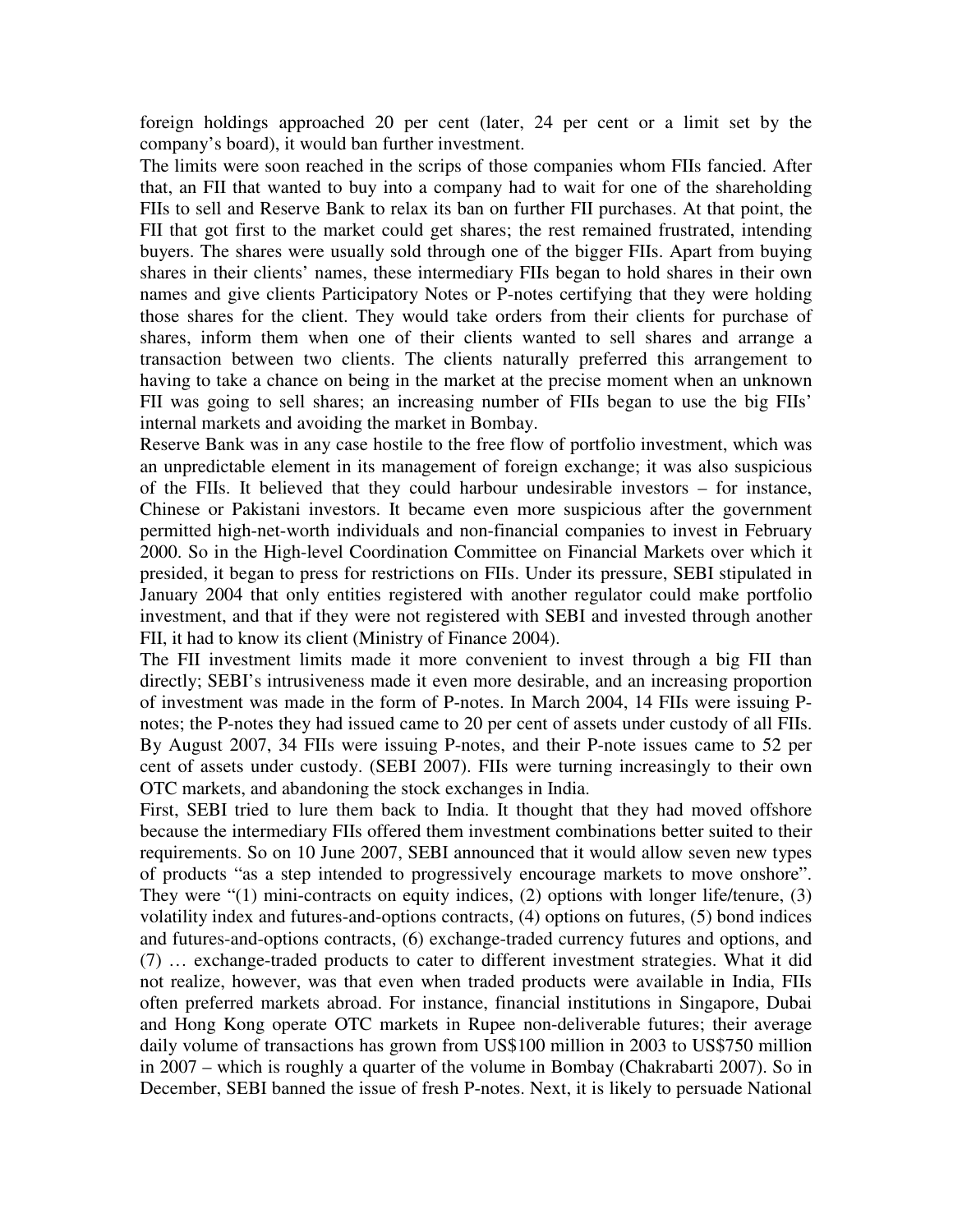Stock Exchange to start trading in more complex derivatives. But it has ignored the reason why FIIs moved trading offshore: that it makes it easier for them to live with restrictions on FII investment in Indian companies. These restrictions are likely to keep offshore trading alive; it does not need P-notes to survive.

**Hedge funds**: The policy-makers' original distinction between direct and portfolio investment related more to their concern over managerial control than to investors' objectives. While direct investment continued to be governed by sectoral limits and the need in many cases to get the approval of the Central government, portfolio investment was so structured as to eliminate any possibility of the investors sharing in the company's management. The government was quite unaware of the fact that there are portfolio investors who trade in control over corporate management, and that portfolio investors in developed countries operate in a rich variety of markets that enable them to slice primary investments into elements varying in risk and reward. Often, where such markets were not available, investment funds created them: funds themselves were internal markets.

As it gained experience, SEBI realized that much investment was made by funds that its regulations kept out of the Indian market. It did not have any rules to do so, but it routinely refused registration to any fund that described itself as a hedge fund. Some escaped its scrutiny and invested through sub-accounts with other FIIs. SEBI estimated their share in FII investment to be 8 per cent of the historical stock of investment, and 5 per cent of its market value in 2004. The total assets of hedge funds were, however, estimated to be US\$750 billion in 2003; they had grown at 24 per cent per annum in the previous 15 years. SEBI was tempted by these huge amounts of money, and proposed allowing them in on certain conditions: that 20 per cent of the fund's corpus should have come from funds SEBI considered safe and respectable, and that its investment manager was registered in an advanced country and had three years' experience (SEBI 2004). But the initiative was wasted; SEBI either could not carry Reserve Bank or did not have the courage.

## **IX Conclusion**

The debate on capital account convertibility has gone on for a decade. There has been progress towards it on the scale of Reserve Bank, which conceives of reaching convertibility by many, slow, deliberate steps. But the convertibility that it favours differs from the present state of affairs only by degrees. Outside India, convertibility is defined as absence of controls on international capital transactions – a state in which all transactions are permitted except a predefined list.

This is the kind of capital account convertibility that the Mistry Committee advocated. Its preconditions were far less rigorous than those of Reserve Bank; but even they required reforms far outside the capital account. They involved a complete overhaul of the financial regulatory system. In comparison, the benefits it lists were modest. Its estimate of \$13 billion for Indian imports of financial services in 2005 gives an idea of the scope for import substitution. The figure is modest; even the estimate of \$48-70 billion for 2012 is not such as to make the dismantling of the present regulatory system attractive. The Committee's case is that India would have an international financial centre which would attract considerably more business. But the quantum of that business is uncertain.